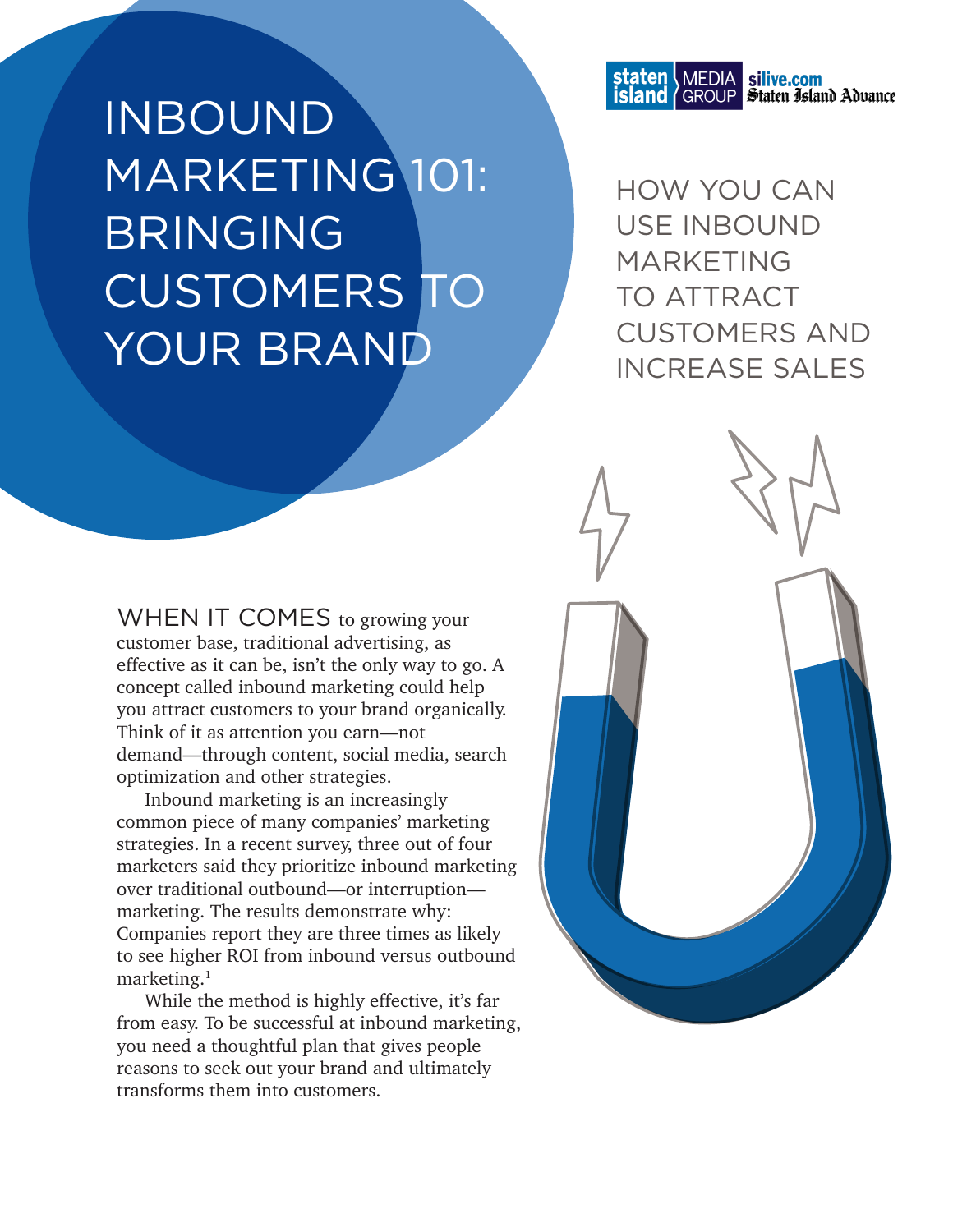# GOALS: FIGURE OUT WHAT YOU WANT

The first step in crafting an inbound marketing plan is deciding what you want to achieve. Your goals will depend on your business. For example, do you want more people to visit your website, fill out a contact form or download a buyer's guide? Choosing your objectives will help you tailor the types of inbound strategies that will work best.



To focus your overall marketing goals, consider the acronym common in many professional circles: SMART. Establish inbound marketing goals that are

**STRATEGIC** MEASURABLE **ACHIEVABLE** REALISTIC TIME-BOUND

With goals that are specific and concrete, you'll be better able to assign tasks, define outcomes and time frames, and shift strategies when necessary. For instance, aiming to generate a certain number of leads from a targeted email or social media strategy within a two-month time period is a more effective, measurable goal than simply "growing the business."

Next, you want to know as much as you can about your audience. Understanding your market and who will most benefit from your product or service is critical to creating an inbound strategy that reaches the right people. Think about the variety of customers you want to attract and create personas, or detailed descriptions, of them that will guide your inbound messaging and efforts.

With input from your sales and customer service staff, your personas should include:

- $\Box$  Basic demographic information
- $\Box$  Their needs and desires
- $\Box$  Their "pain points," or triggers that prompt them to seek out your product
- $\Box$  Insight on where and how they seek information and make purchases

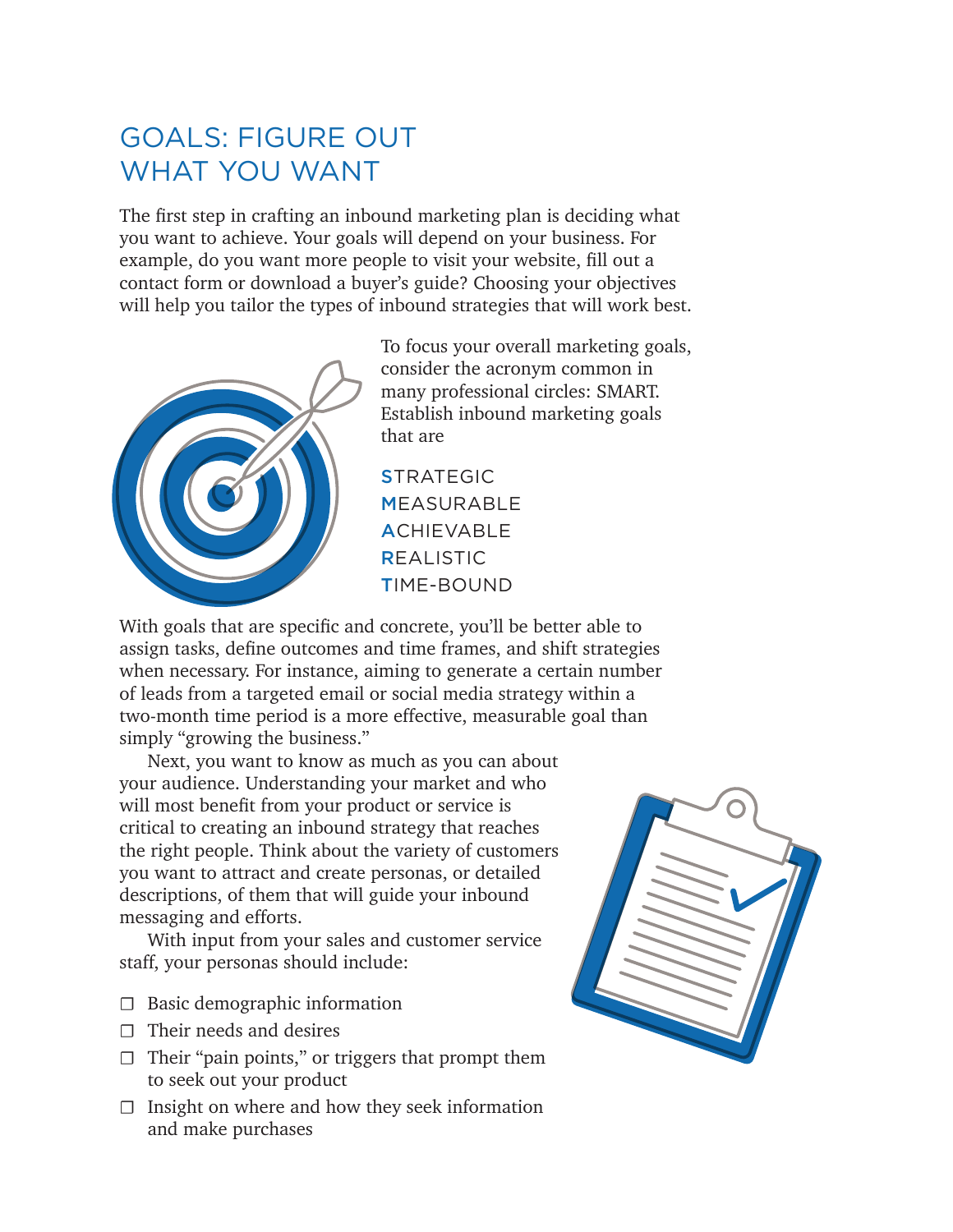Your marketing team can then draw on these details to create content and campaigns. For example, if one of your personas is a Millennial consumer who spends time on social media, then creating an Instagram account with targeted content would be a key way to reach them. Researching personas may take time, but the result gives you the equivalent of real people to keep in mind as you develop your marketing.

# METHODS: FIND INBOUND STRATEGIES THAT MAKE SENSE FOR YOUR BUSINESS

Inbound marketing can include several different initiatives. You don't necessarily need to employ them all. Instead, find the mix that fits your business and budget. Here are a few of the basics:

• CREATE CONTENT. According to a survey by the Content Marketing Institute, more than threefourths of businesses use some form of content marketing.2 You can do this through blogging, posting client case studies, distributing white papers or creating a regular podcast. Your content should be informative, not overtly promotional—you want to engage your customer and develop their loyalty. Customers are less willing to engage with and be faithful to a brand if they sense an interruptive, hard sell.

• ESTABLISH A SOCIAL MEDIA PRESENCE. An estimated 90 percent of businesses use social media content as part of their strategy, with Facebook, Twitter, YouTube and LinkedIn as the most common

MAKE YOUR CALLS TO ACTION IRRESISTIBLE 1.

Pepper your website and content with calls to action—or CTAs—that denote what you want your potential customers to do. Perhaps your CTA asks visitors to fill out a form or purchase your product.

Here are three ways to make your CTAs more powerful:

- 1. Keep the design simple and clean. Provide only the important information your customers need. Use appealing colors and images. Define your CTA button clearly.
- 2. Write engaging copy. Instead of "download white paper," entice your customers with more interesting offers such as "gain insights to boost your business" or "discover how you can save money."
- 3. Provide more than one clickable opportunity. Give visitors more than one CTA button on your web pages and even in email.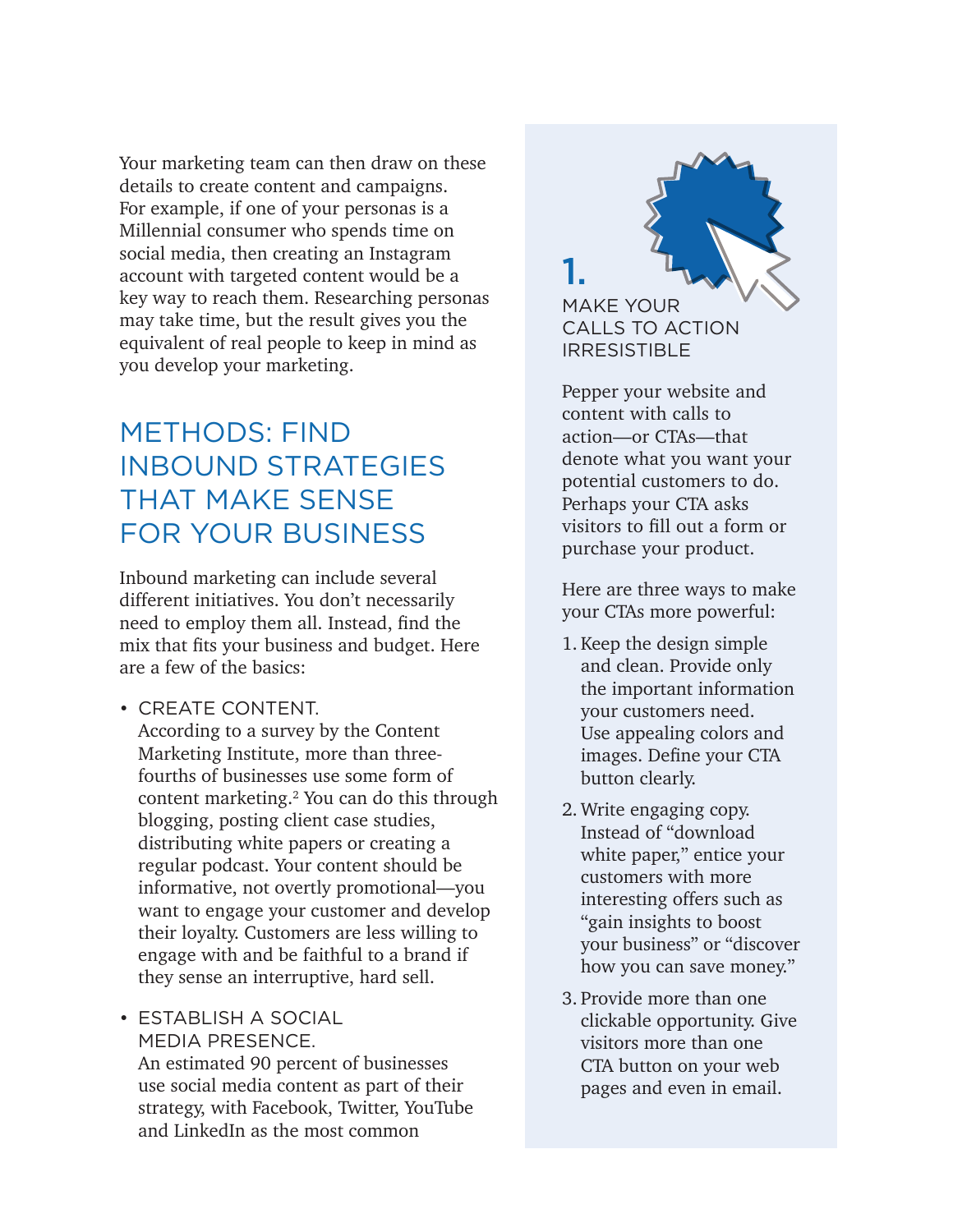platforms.3 Consider promoting your brand and content through channels your customers use, which may vary by business.

- INITIATE AN EMAIL CAMPAIGN. Unlike a more randomized, outbound approach, an inbound email marketing effort entices visitors back. Create an email list and then craft targeted content that provides subscribers with valuable information and additional resources.
- CULTIVATE INDUSTRY INFLUENCERS.

These can be leaders in your industry or simply people who have some cachet with your audience through social media. Reaching out to and promoting your site or product among industry leaders can grow your audience.

- DEVELOP YOUR OWN THOUGHT LEADERS. Consider how you can develop your own internal experts. Then promote their advice, work and contributions to your company, customers and the industry on social media and via other channels, such as print or even events.
- FOCUS ON SEARCH.  $\cdots$ Considering that 43% of consumers say they search online for local businesses at least once per month, you want to make sure your audience finds your brand.4 Do this by optimizing your website and content for search. Use the right keywords to make sure visitors can find you in an organic search, and also consider a paid search campaign to further increase the possibility of visitors finding your site. If you're unfamiliar with search optimization techniques, reach outside your company for help.

BOOST YOUR SEO WITH THESE TOOLS 2.

A thorough SEO process will help you identify the keywords and terms customers use to search for your business and products. Take advantage of these online tools to help you figure out what search terms are best for you:

- Keyword Explorer: Use this to help you find the right keywords to use in your content and on your site.
- Keywordtool.io: This tool can also identify the terms people type into Google, thus informing your content creation and site design.
- BuzzSumo: This app helps you find out what terms generate social media traffic on any given topic.

If you want a more thorough SEO audit and don't have the time to dedicate to the timeconsuming task, consider investing in professional services. An SEO expert can help you understand your own search equity and that of your top competitors, as well as make specific recommendations on how to improve your results.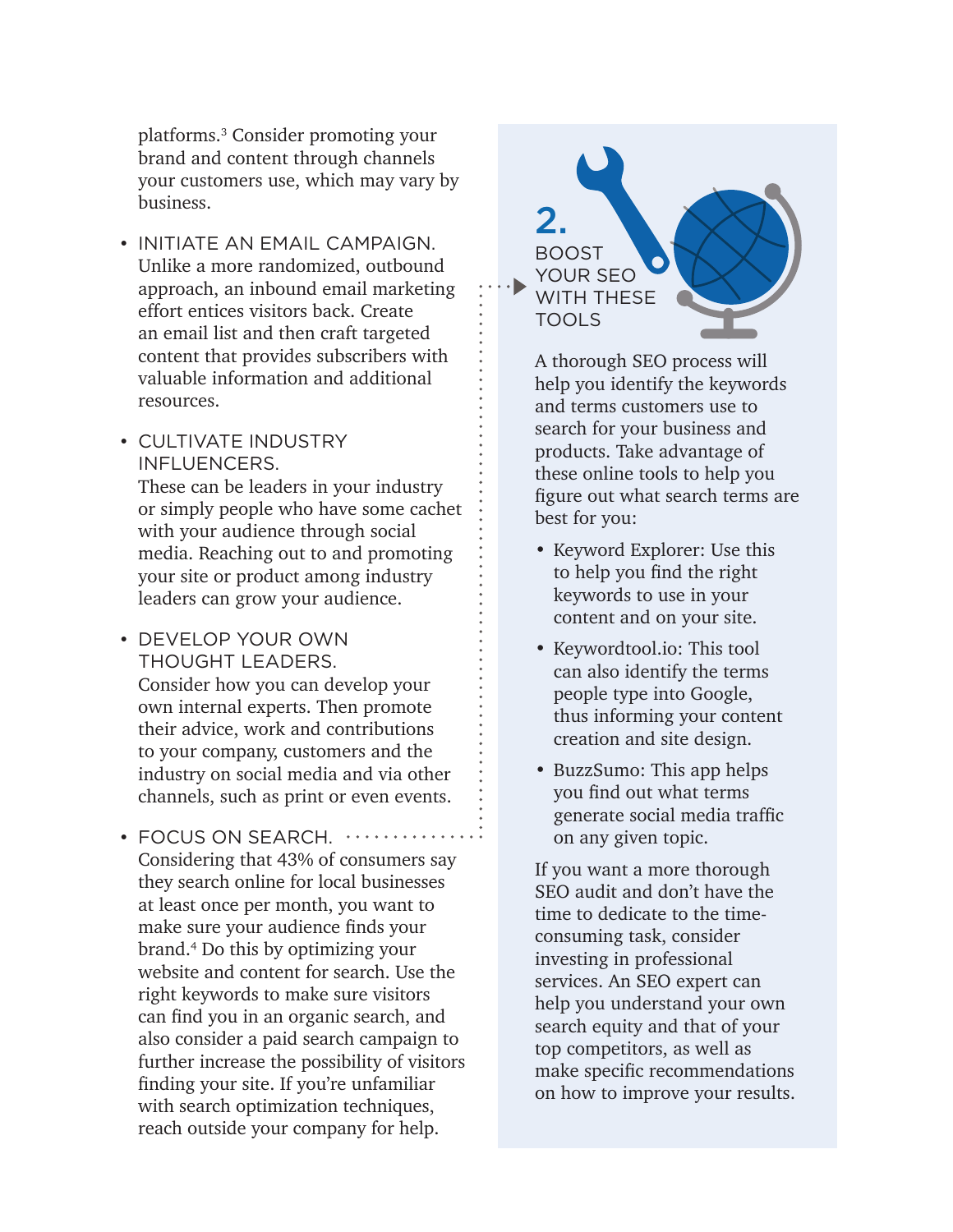### PROGRESS: EVALUATE YOUR INBOUND EFFORTS

You've launched a plan for inbound marketing; now you want to see results. Did your efforts pay off? Have some methods proven more fruitful than others? Where do you go next?

One word makes the difference: data. Digging into statistics from multiple sources can help you assess whether your marketing initiatives are working, where to put more resources and whether you need to revise your strategy.



There are several tools, ranging in cost from free to hundreds of dollars or more per month, to help you collect and track this data. For example, Google Analytics can give you a deep dive into page views, your website bounce rate, your search success and keyword performance. Explore which tools might be best for your inbound marketing needs and goals.

You also want to determine a time frame within which to measure your performance—week-over-week, say, or month-over-month—as well as the metrics that best pair with your goals. For example, if you're trying to grow your email list, then you'll want to track subscribers, email opens and unsubscribe requests.

Keep in mind that some statistics are simply informative, giving you greater understanding of your website and its traffic. Others serve a more diagnostic purpose, helping you to analyze your strategies and take action. A mix of both often works best.

# **3.** STREAMLINE YOUR PROCESS WITH CRM SYSTEMS

With a solid marketing plan in place, a Customer Relationship Management (CRM) system can help map out your customer personas, make your marketing more efficient and monitor the effectiveness of your marketing and sales process.

As you shop for a CRM system, consider those that:

- Incorporate all the marketing and sales data you want to track
- Help organize and distribute email marketing campaigns
- Analyze which of your marketing efforts are producing the most leads
- Fit your marketing budget and can grow with your business